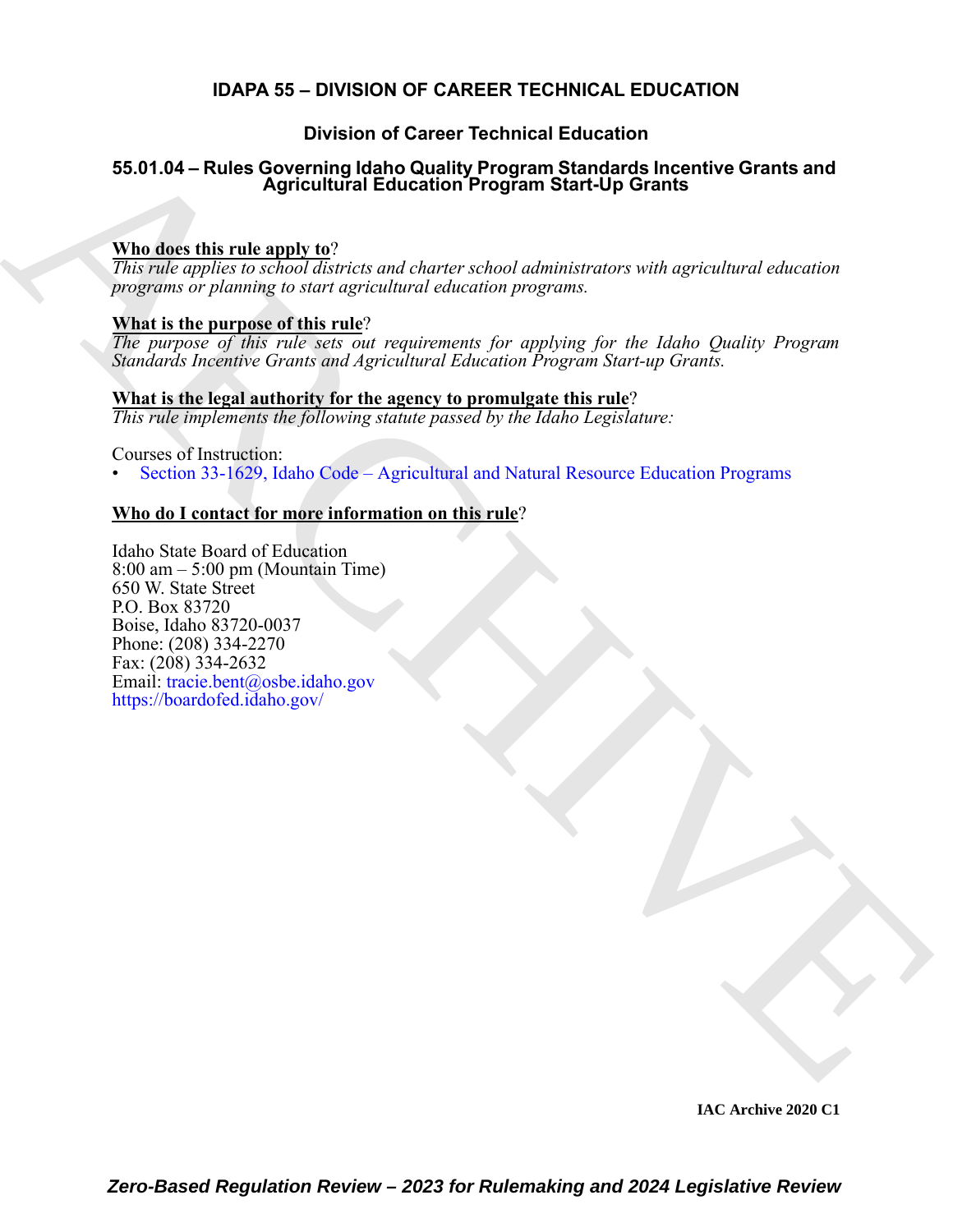# **Table of Contents**

# 55.01.04 – Rules Governing Idaho Quality Program Standards Incentive<br>Grants and Agricultural Education Program Start-Up Grants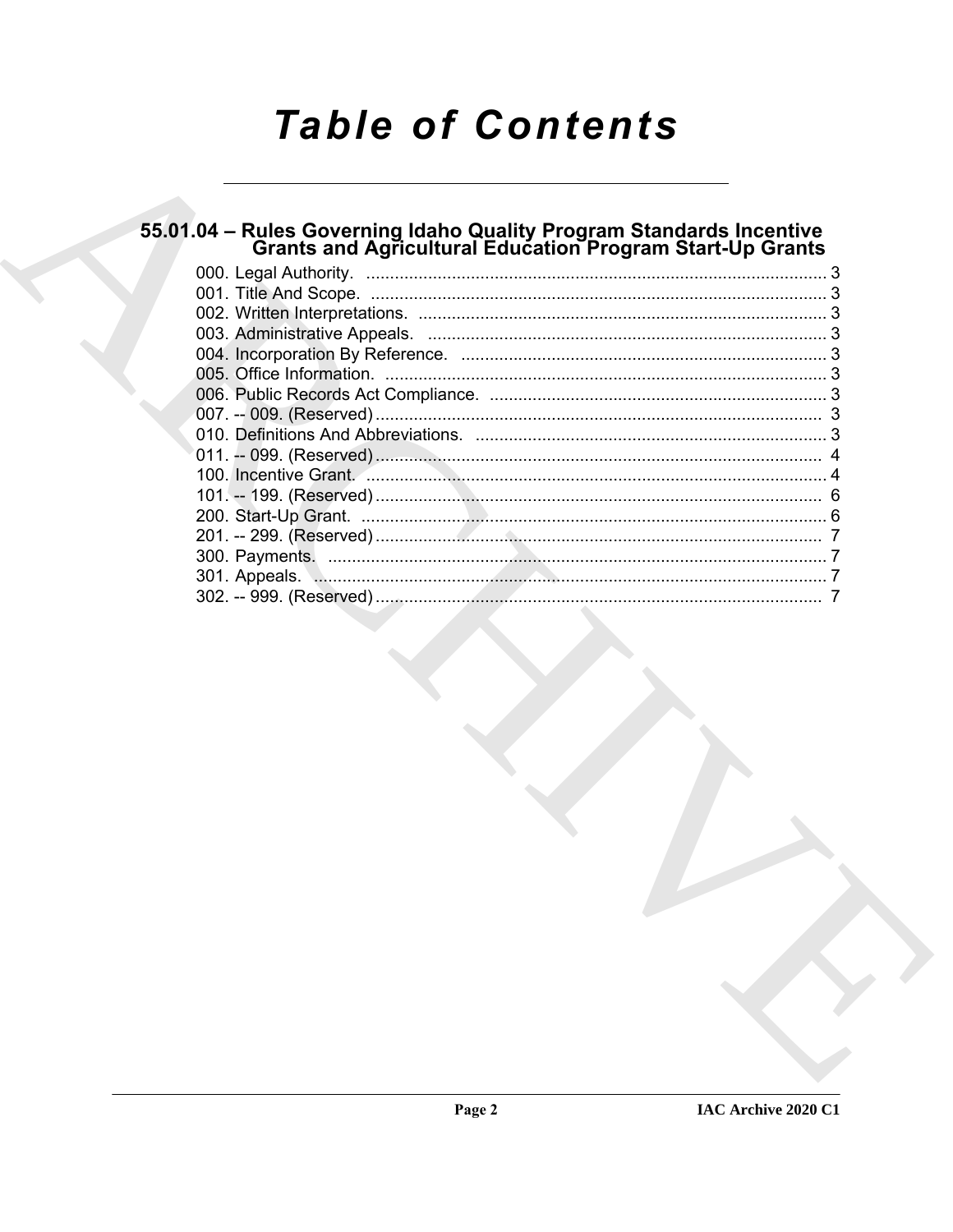#### <span id="page-2-2"></span><span id="page-2-1"></span><span id="page-2-0"></span>**55.01.04 – RULES GOVERNING IDAHO QUALITY PROGRAM STANDARDS INCENTIVE GRANTS AND AGRICULTURAL EDUCATION PROGRAM START-UP GRANTS**

<span id="page-2-9"></span><span id="page-2-8"></span><span id="page-2-7"></span><span id="page-2-6"></span><span id="page-2-5"></span><span id="page-2-4"></span><span id="page-2-3"></span>

| 000.          |     | LEGAL AUTHORITY.<br>This chapter is adopted under authority of Section 33-1629, Idaho Code.                                                                                                                                                                                                                                                                                        | $(4-11-15)$ |
|---------------|-----|------------------------------------------------------------------------------------------------------------------------------------------------------------------------------------------------------------------------------------------------------------------------------------------------------------------------------------------------------------------------------------|-------------|
| 001.          |     | TITLE AND SCOPE.                                                                                                                                                                                                                                                                                                                                                                   |             |
|               | 01. | Title. The title of this chapter is IDAPA 55.01.04, "Rules Governing Idaho Quality Program<br>Standards Incentive Grants and Agricultural Education Program Start-Up Grants."                                                                                                                                                                                                      | $(4-11-15)$ |
|               | 02. | Scope. These rules shall govern the standards and procedures for application to the Idaho Quality<br>Program Standards Incentive Grants and the Agricultural Education Program Start-up Grants as administered by the<br>Idaho Division of Career Technical Education.                                                                                                             | $(4-11-15)$ |
| 002.          |     | WRITTEN INTERPRETATIONS.<br>In accordance with Section $67-5201(19)(b)(iv)$ , Idaho Code, any written interpretations of the rule of this chapter will<br>be made available at the Idaho Division of Career Technical Education.                                                                                                                                                   | $(4-11-15)$ |
| 003.          |     | <b>ADMINISTRATIVE APPEALS.</b><br>All appeals under these rules shall be conducted pursuant to the procedures outlined herein.                                                                                                                                                                                                                                                     | $(4-11-15)$ |
| 004.          |     | <b>INCORPORATION BY REFERENCE.</b><br>There are no documents that have been incorporated by reference into these rules.                                                                                                                                                                                                                                                            | $(4-11-15)$ |
| 005.          |     | <b>OFFICE INFORMATION.</b>                                                                                                                                                                                                                                                                                                                                                         |             |
|               | 01. | <b>Office Hours</b> . The offices of the Division of Career Technical Education are open from 8 a.m. to 5<br>p.m., except Saturday, Sunday, and legal holidays.                                                                                                                                                                                                                    | $(4-11-15)$ |
|               | 02. | Street Address. The offices of the Division are located at 650 W. State Street, Boise, Idaho.                                                                                                                                                                                                                                                                                      | $(4-11-15)$ |
|               | 03. | Mailing Address. The mailing address of the Division is P.O. Box 83720, Boise, ID 83720-0095.                                                                                                                                                                                                                                                                                      | $(4-11-15)$ |
|               | 04. | Telephone Number. The telephone number of the Division is (208) 334-3216.                                                                                                                                                                                                                                                                                                          | $(4-11-15)$ |
|               | 05. | <b>Facsimile.</b> The facsimile number of the Division is (208) 334-2365.                                                                                                                                                                                                                                                                                                          | $(4-11-15)$ |
|               | 06. | Website. The website of the Division is https://cte.idaho.gov/.                                                                                                                                                                                                                                                                                                                    | $(4-11-15)$ |
| 006.          |     | PUBLIC RECORDS ACT COMPLIANCE.<br>These rules are subject to the provisions of the Idaho Public Records Act, Title 74, Chapter 1, Idaho Code. (4-11-15)                                                                                                                                                                                                                            |             |
| $007. - 009.$ |     | (RESERVED)                                                                                                                                                                                                                                                                                                                                                                         |             |
| 010.          |     | DEFINITIONS AND ABBREVIATIONS.                                                                                                                                                                                                                                                                                                                                                     | <b>COLL</b> |
|               | 01. | <b>Administrator.</b> The administrator for the Division of Career Technical Education.                                                                                                                                                                                                                                                                                            | $(4-11-15)$ |
|               | 02. | Agricultural and Natural Resources Program. A program approved by the Division of Career<br>Technical Education that is a standards-based curriculum in agriculture, food and natural resources systems delivered<br>through an integrated model that incorporates classroom and laboratory instruction, experiential learning and student<br>leadership and personal development. | $(4-11-15)$ |
|               | 03. | <b>Board.</b> The State Board for Career Technical Education.                                                                                                                                                                                                                                                                                                                      | $(4-11-15)$ |
|               | 04. | Division. The Division of Career Technical Education.                                                                                                                                                                                                                                                                                                                              | $(4-11-15)$ |
|               | 05. | FTE. Full Time Equivalent employee.                                                                                                                                                                                                                                                                                                                                                | $(4-11-15)$ |
|               | 06. | <b>School District or District.</b> A public school district or a charter school authorized by the Public                                                                                                                                                                                                                                                                          |             |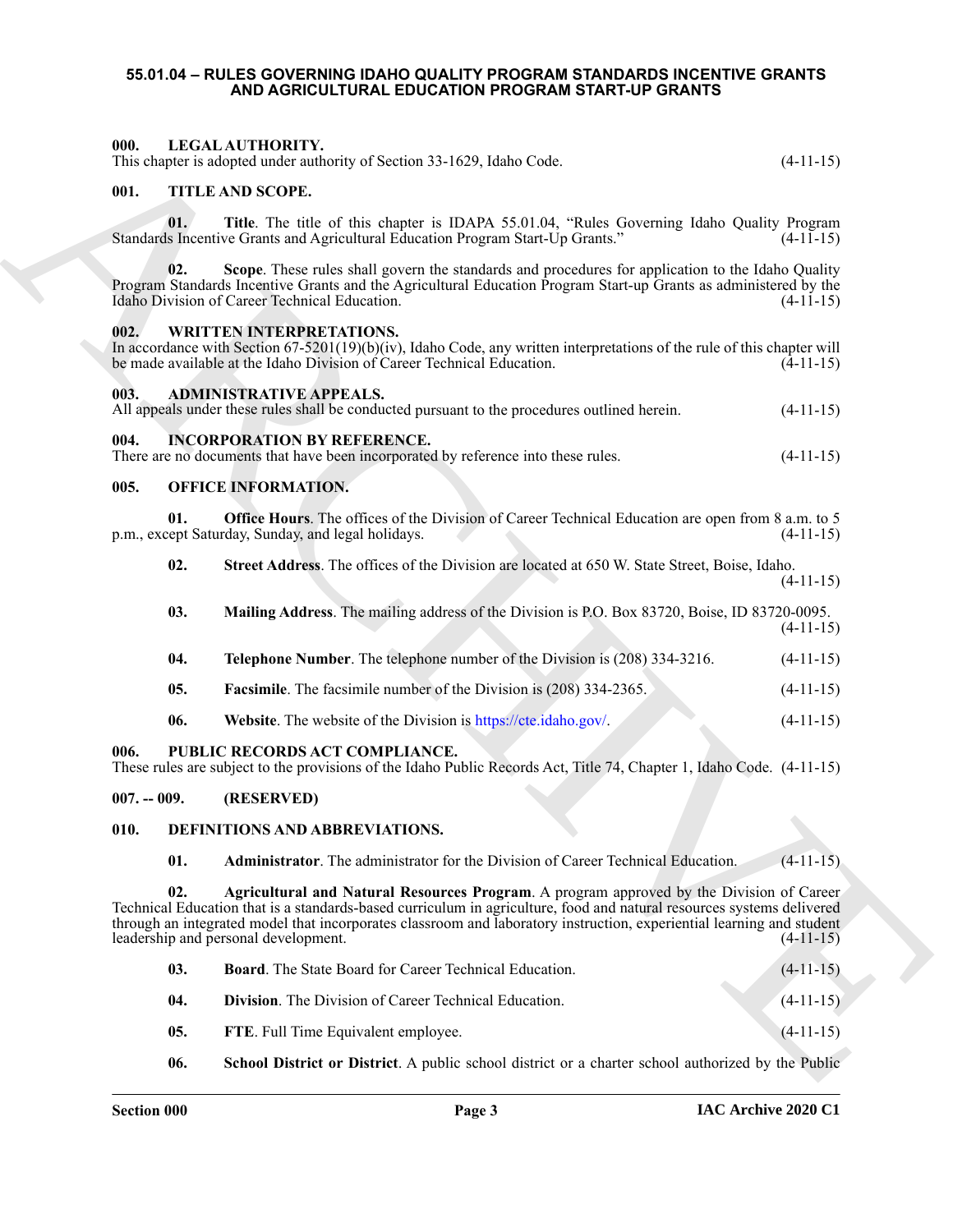Charter School Commission or school district. (4-11-15)

<span id="page-3-0"></span>**011. -- 099. (RESERVED)**

#### <span id="page-3-1"></span>**100. INCENTIVE GRANT.**

**01. Eligibility Requirements**. Eligible applicants must meet quality program and instructor requirements as approved by the board. Applicants may re-apply each year regardless of whether they have received a previous grant award. (4-11-15)

**a.** An agricultural and natural resources program in any grade nine (9) through twelve (12) must first meet the minimum program-specific quality program standards as approved by the board. (4-11-15)

Division of Cancer Yechnical Education<br>
Unit, Solution of Cancer Yechnical Education<br>
(4-11-5)<br>
(10). Cancer Yechnical Solution and Solution and Solution and Solution and Solution and Solution and Solution<br>
(10). English **b.** Programs will be rated on a scale consisting of "non-existent," "below basic," "basic," "qualified," "distinguished," and "exemplary." Eligibility requires that the program must meet each of the program quality indicators at the level of "basic" or higher. Programs must also have an overall average rating of no less than "distinguished" for all program-specific quality standards. This average will be calculated using the quality indicators within each standard. Programs that do not meet the minimum quality standards requirements in one (1) year may be found eligible in subsequent year. Programs will be assessed by the division. (4-11-15)

**c.** Instructors must teach in an agricultural and natural resources program that meets the quality program standards and must also meet the instructor-specific quality program standard as approved by the board.  $(4-11-15)$ 

**d.** Instructors will be rated on a scale consisting of "non-existent," "below basic," "basic," "qualified," "distinguished," and "exemplary." Eligibility requires that the instructor must meet each of the program quality indicators at the level of "basic" or higher. Instructors must also have an average rating of no less than "distinguished" for all instructor-specific quality indicators. Instructors that do not meet the minimum quality standards requirements in one (1) year may be found eligible in subsequent year. All instructors of agricultural and natural resources programs in grades nine (9) through twelve (12) are eligible to apply for the grant. (4-11-15)

Payments to districts will be adjusted according to the percent of time an instructor teaches within an approved agricultural and natural resources program. (4-11-15)

**f.** Should the division request additional information from a school district regarding a grant application, districts must respond to the request within the time period indicated. Failure to respond will result in the cancellation of the application and/or the forfeiture of the grant. (4-11-15)

**02. Application Process**. The application process consists of a formal application and assessment. (4-11-15)

**a.** To be considered for the grant, a school district must first complete and submit a formal application and supporting documentation on behalf of an instructor for an approved program according to the timeline established by the administrator. Applications may be submitted electronically to the division. In the event of a mailed application, applications must be postmarked no later than the timeline specified by the division. Instructors may not apply on their own behalf. (4-11-15) may not apply on their own behalf.

Following the receipt of an application, the division will conduct an assessment of the program and instructor to ensure they both meet the minimum eligibility requirements, as outlined in the quality program standards. At the administrator's discretion, the division may partner with additional subject-matter experts to assist in the evaluation. Assessments will be conducted each school year the instructor and program participate in the grant program. Districts will only be eligible to apply for the grant during the academic year the program received an assessment. Prior assessments cannot be used for subsequent grant applications. (4-11-15)

**03. Selection of Grant Recipients**. Grants will be awarded annually based on the availability of grant funds and the number of qualified applicants. Grants will be awarded to applicants based on ranking in accordance with the following criteria: (4-11-15) (4-11-15)

**Section 100 Page 4**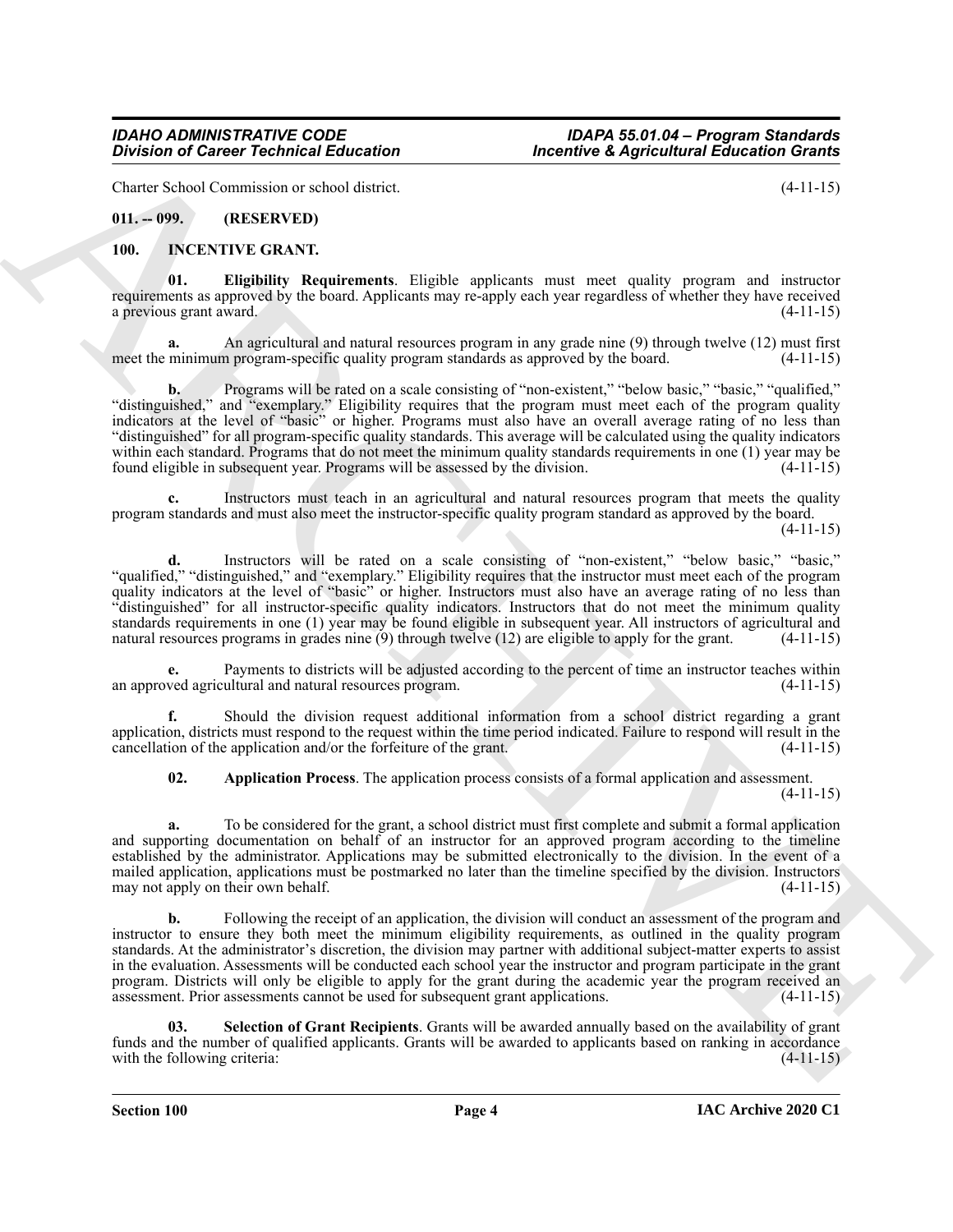|     | 04. | <b>Incentive Grant Award.</b>                                                                       | $(4-11-15)$ |
|-----|-----|-----------------------------------------------------------------------------------------------------|-------------|
|     | ii. | The average score of the instructor-specific program quality indicators.                            | $(4-11-15)$ |
|     | 1.  | The average score of the program quality indicators; and                                            | $(4-11-15)$ |
| of: | a.  | Applicants will be ranked according to their overall score. Scores will be calculated using the sum | $(4-11-15)$ |

**a.** Announcement of the grant award will be made following administrator approval through the distribution of a funding authorization letter. Prior to the distribution of the letter, the division will verify that the grant recipient continues to teach at the same school, in the same agricultural and natural resources program, and at the same FTE level as indicated on the formal application. (4-11-15)

Division of Coince "fechanical Education"<br>
Applicants will be ranked according to their event is consistent as the calculated single gas manner of the present and the present and the coince of the present and the present **b.** The total number of recipients will vary by year in accordance with the availability of funds and the qualifications of the applicant pool. Awards will be in the amount of ten thousand dollars (\$10,000) until available funds are exhausted or all qualified recipients have been awarded the grant. In the event that funds are exhausted and a qualified teacher does not receive the grant in the year he or she applies, that teacher will receive priority consideration for the grant the following year. If the teacher(s) reapplies and continues to meet the minimum qualifications the following year, he or she will be eligible to receive the grant regardless of where he or she ranks. Once the prioritized teacher(s) has been awarded funds, the remaining teachers will be ranked and funds will be awarded until the remaining funds have been exhausted. This cycle of prioritization may continue for multiple years; once a qualified teacher receives funds, he or she automatically moves back into the pool of teachers whose applications will be ranked in the following application cycle. Grants may be less than ten thousand dollars (\$10,000) when certain conditions exist: (3-28-18)

i. Tied ranking. In the event of a tie, and in those instances where the number of qualified applicants exceeds the available funds, grants will be awarded evenly among those recipients with a tied score.  $(4-11-15)$ 

ii. Less than full-time employment in an approved program. Grants will be awarded using FTE to calculate the percent of time an instructor spends teaching within an approved agricultural and natural resources program. In the event an instructor teaches in an approved program in less than a full-time capacity, grants will be pro-rated according to the percent of time the instructor spends teaching in the approved program. (4-11-15)

**c.** Grants are awarded on an annual basis and are not renewable or transferable. (4-11-15)

**d.** The use of grant funds must be in accordance with division guidelines and must be clearly linked to ultural and natural resources program identified on the formal application. (4-11-15) the agricultural and natural resources program identified on the formal application.

**e.** Grant funds may be used to improve the agricultural and natural resources program, including but not limited to:  $(4-11-15)$ 

i. Offset travel and registration fees associated with educational workshops and/or professional training on behalf of the instructor; (4-11-15)

| ii.              | Purchase or repair equipment; or                                                               | $(4-11-15)$ |
|------------------|------------------------------------------------------------------------------------------------|-------------|
| $\cdots$<br>111. | Purchase educational supplies/curricula.                                                       | $(4-11-15)$ |
| f.               | Grant funds may not be used to:                                                                | $(4-11-15)$ |
| i.               | Cover the costs of either salaries or benefits, including extended contracts;                  | $(4-11-15)$ |
| ii.              | Offset expenses associated with the FFA organization or other student organizations; or        | $(4-11-15)$ |
| $\cdots$<br>111  | Supply other district funding sources $\alpha$ a routing facility mointainance or improvements |             |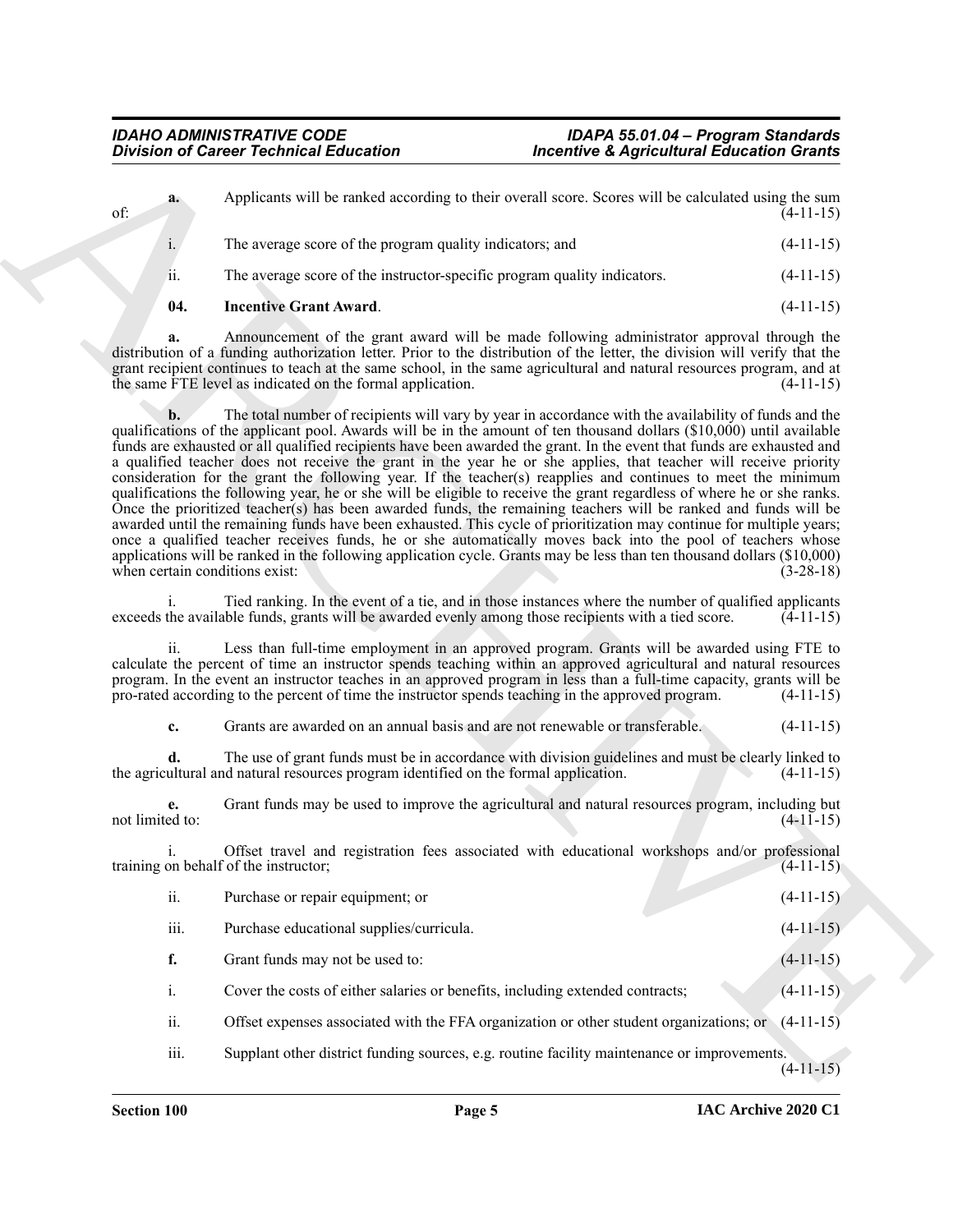<span id="page-5-0"></span>**101. -- 199. (RESERVED)**

#### <span id="page-5-1"></span>**200. START-UP GRANT.**

Division of Carter Yechnical Education<br>
Hereities Adoptical Subsection distants<br>
(H) 1982. The CHIVES CONSUL SUBSECTION CONTINUES IN the control of the control of the subsection of the subsection<br>
2001. The CHIVES Propert **01. Eligibility Requirements**. A school district may apply for a start-up grant for a newly-approved agricultural and natural resources program or to re-establish an agricultural and natural resources program in any grade nine (9) through twelve (12) when specific eligibility requirements are met. Districts are eligible to apply for the grant within the first three (3) fiscal years their program is approved or re-established. If a district applies for the grant but does not receive it, the district may reapply the following year(s). However, the district may only receive the grant once and may not apply beyond the three-year window. (3-28-18)

**a.** To start a new program, districts are required to first complete a request for new secondary program of study form for a new agricultural and natural resources program in one (1) of the specified grades. The new agricultural and natural resources program must then be approved by the division prior to application for the grant. Expansions of existing programs, including the addition of new career pathways or additional staff, do not qualify as a new program.  $(4-11-15)$ a new program.

**b.** To re-start a program, districts are required to first complete a Request for New Secondary Program of Study form to re-establish an agricultural and natural resources program in any grade nine (9) through twelve (12). The re-established agricultural and natural resources program must then be approved by the division prior to application for the grant. The re-established program must have been inactive for at least two (2) academic years to qualify for the grant.  $(4-11-15)$ qualify for the grant.

**02. Application Process**. A school district may submit an application for a new or re-established program. Completed applications, which must be authorized by the district superintendent, must be submitted to the division according to the timeline established by the administrator. In the event of a mailed application, the application must be postmarked no later than the timeline specified in the request.  $(3-28-18)$ application must be postmarked no later than the timeline specified in the request.

**a.** Applications must include all required information outlined in the grant application, including specific documents detailing the district's proposed budget and long-term strategy for sustaining the program.

(4-11-15)

**b.** Communication with state officials. Should the division request additional information from a district regarding a grant application, districts must respond to the request within the time period indicated. Failure to respond will result in the cancellation of the application and/or the forfeiture of the grant. (4-11-15)

**03. Selection of Grant Recipients**. Grants will be awarded annually by the division based on the availability of grant funds and the number of qualified programs. Grants will be awarded to districts based on ranking and priority that considers factors including but not limited to: the strength of the budget proposal, sustainability potential of the proposed program, and the history of prior grant awards.  $(4-11-15)$ 

**04. Start-up Grant Award**. Announcement of the grant award will be made following administrator approval through the distribution of a funding authorization letter. The total number of recipients will not exceed four awards annually, and may vary by year in accordance with the availability of funds and the qualifications of the applicant pool. Awards will be in the amount of twenty-five thousand dollars (\$25,000) until available funds are exhausted or all qualified recipients have been awarded the grant. (4-11-15)

**a.** Grants are awarded on a one-time basis and are not renewable or transferable. If a district is awarded the grant for a new program, the program is ineligible for future awards should the program terminate and then be re-established. (4-11-15)

**b.** Use of grant funds must be in accordance with division guidelines and must be clearly linked to the agricultural and natural resources program identified on the formal application. If a district fails to spend the entire award amount, those funds may not be carried forward to the next fiscal year. (4-11-15) award amount, those funds may not be carried forward to the next fiscal year.

**c.** Grant funds may be used to improve the agricultural and natural resources program, including but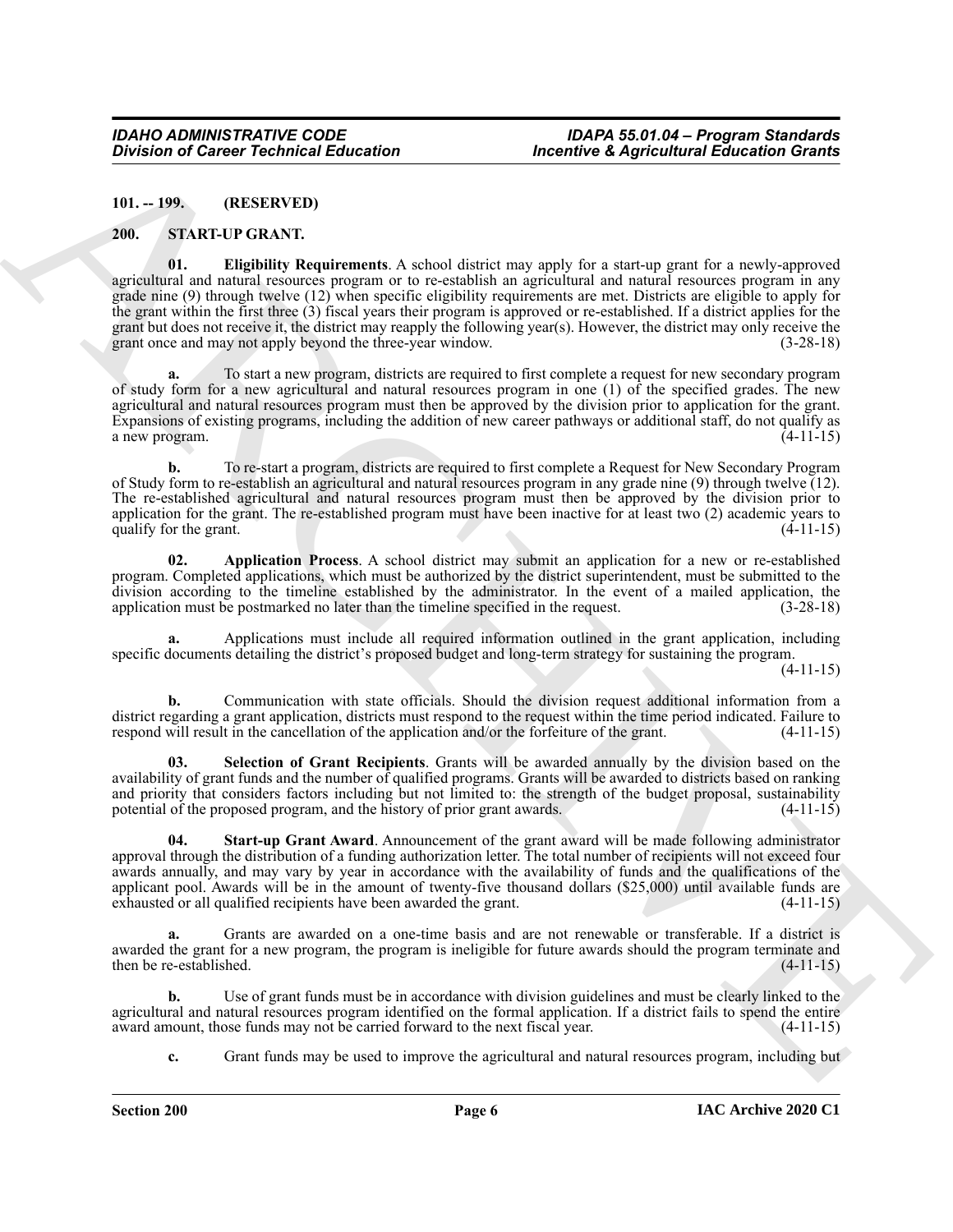Division of Concer Technical Education<br>
2013 and the state of the state and registeration for the state and the state and the state of the state of the state of the state of the state of the state of the state of the stat not limited to:  $(4-11-15)$ i. Offset travel and registration fees associated with educational workshops and/or professional training on behalf of the instructor; (4-11-15) ii. Purchase or repair equipment; (4-11-15) iii. Purchase educational supplies/curricula; or (4-11-15) iv. Start-up costs, up to one thousand dollars (\$1,000,) associated with establishing a new chapter of FFA or other relevant student organization. **d.** Grant funds may not be used to: (4-11-15) i. Cover the costs of salaries and/or benefits, including extended contracts; (4-11-15) ii. Offset ongoing expenses associated with the FFA organization or other student organizations; or  $(4-11-15)$ iii. Supplant other district funding sources, e.g. routine facility maintenance or improvements. (4-11-15)

#### <span id="page-6-0"></span>**201. -- 299. (RESERVED)**

#### <span id="page-6-1"></span>**300. PAYMENTS.**

Payment of grant funds will be made to the district once the final award determinations are made. For grants awarded under Section 100, funds will be made to the district on behalf of the instructor. No later than June 30 of the fiscal year the grant was received, the district must submit a detailed expenditure report to the Division. Each report is subject to review and verification by the Division and must detail that all expenditures were allowable under the grant and that all funds were spent within the fiscal year. Any unspent grant funds must be returned to the Division.

(3-28-18)

#### <span id="page-6-2"></span>**301. APPEALS.**

Any grant applicant or recipient adversely affected by a decision made under provisions of these rules may appeal such adverse decision as follows. The grant applicant or recipient must appeal in writing no later than thirty (30) days following the announcement of the award, and the written statement must include the basis for the appeal. The appeal must be submitted to the administrator. The division shall acknowledge receipt of the appeal within seven (7) days. The administrator may or may not agree to review the action, or may appoint a subcommittee of three (3) persons to hear the appeal, including at least one (1) agricultural and natural resources professional. (4-11-15)

**01. Review.** If the appeal is transmitted to the subcommittee, the subcommittee will review the appeal and submit a written recommendation to the administrator within fifteen (15) days from the time the subcommittee receives the appeal document. The grant applicant or recipient initiating the appeal will be notified by the chairperson of the subcommittee of the time and place when the subcommittee will consider the appeal and will be allowed to appear before the subcommittee to discuss the appeal. (4-11-15)

**Presentation.** Following the subcommittee's decision, the administrator will present the subcommittee's recommendation to the board at the next regularly scheduled meeting of the board. The grant applicant or recipient initiating the appeal may, at the discretion of the board, be permitted to make a presentation to the board. (4-11-15) the board.  $(4-11-15)$ 

**03.** Final Decision. The decision of the board is final, binding, and ends all administrative remedies, unless otherwise specifically provided by the board. The board will inform the incentive grant applicant or recipient in writing of the decision of the board. in writing of the decision of the board.

#### <span id="page-6-3"></span>**302. -- 999. (RESERVED)**